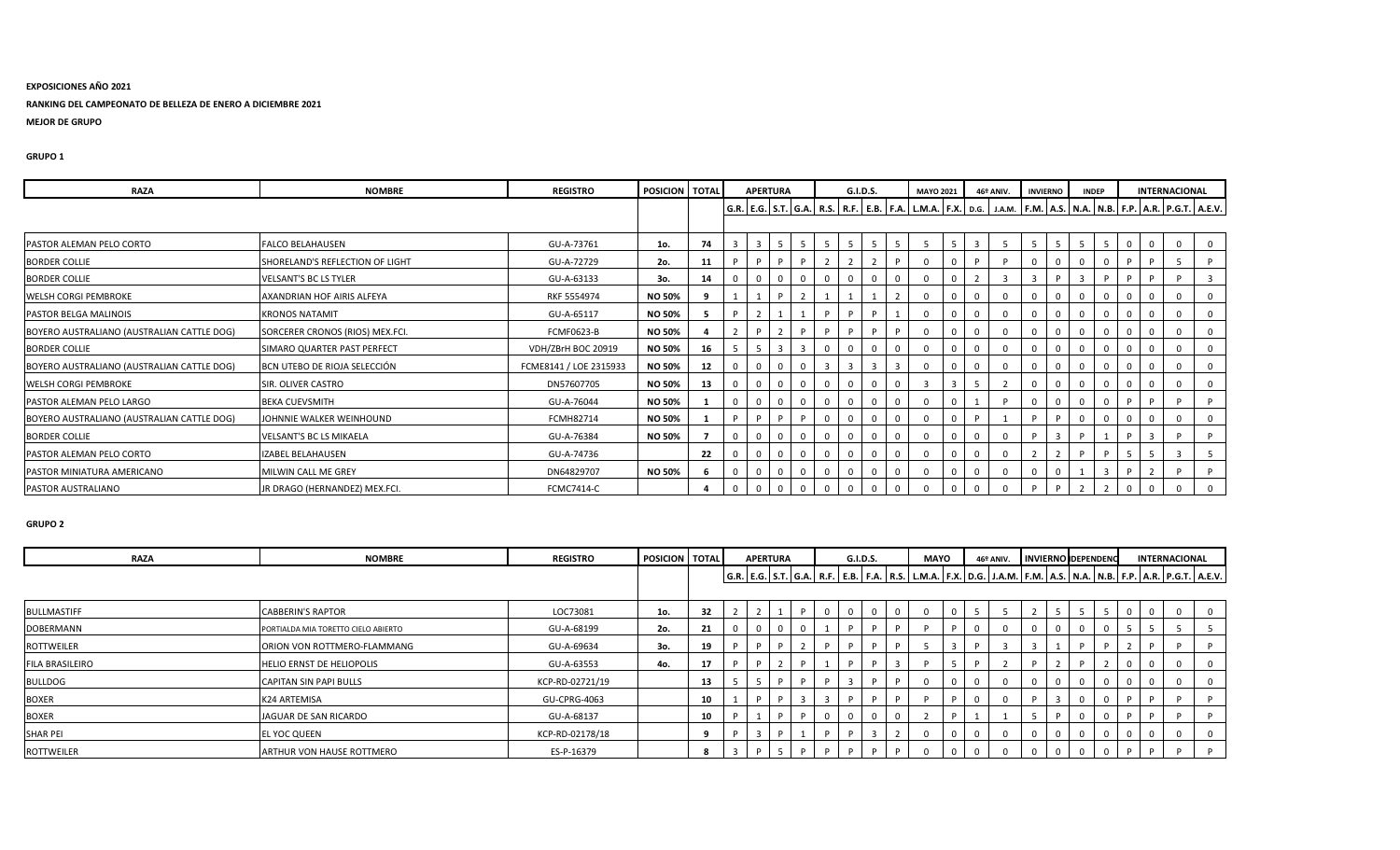| <b>BULLDOG</b>                | HULK HOGAN TONY BRUS BULLS            | KCP-RD-05566/18   |        | 8            |              | $\overline{3}$ |    | D. |   | 0  |  |  |  | $\mathbf 0$ |  |
|-------------------------------|---------------------------------------|-------------------|--------|--------------|--------------|----------------|----|----|---|----|--|--|--|-------------|--|
| PERRO SAN BERNARDO PELO LARGO | <b>ALPINE MTN MARCELO</b>             | WS64711303        |        | 7            |              | $\mathbf 0$    |    |    | D |    |  |  |  |             |  |
| SCHNAUZER MIN. SAL/PIMIENTA   | <b>TYRLON DEMONTEMARIA</b>            | GU-A-71031        |        | 6            |              | D.             |    |    |   |    |  |  |  |             |  |
| DOBERMANN                     | RONALDO (OLIVERA) MEX.FCI.            | <b>FCME1541-A</b> |        | -1           |              | $\mathbf 0$    |    |    |   |    |  |  |  |             |  |
| <b>BULLDOG</b>                | <b>FURRYSONS MARSHALL</b>             | ACC-O-90559       |        | $\mathbf{3}$ |              | <b>D</b>       |    |    |   |    |  |  |  |             |  |
| BULLDOG                       | DAGO (HERNANDEZ/GARCIA) MEX.FCI.      | FCME0266-B        |        | -1           | 0            | $\mathbf 0$    |    |    |   |    |  |  |  |             |  |
| BULLDOG                       | <b>OTOGA'S BRUCE</b>                  | GU-A-67425        |        |              |              | $\overline{0}$ |    |    |   |    |  |  |  |             |  |
| TERRANOVA                     | THEODORE ROOSEVELT DEL GRAN OSO NEGRO | LOC71259          | NO 50% | 8            | 0            | $\mathbf 0$    |    |    |   |    |  |  |  | 0           |  |
| BULLDOG                       | MACHETE (VANEGAS) MEX.FCI.            | <b>FCMF9331-B</b> | NO 50% |              | 0            | $\mathbf 0$    |    |    |   |    |  |  |  | $\Omega$    |  |
| ROTTWEILER                    | OLIMPIA VON DER GOPA'S                | FCMJ3796-D        | NO 50% | -5           | 0            | $\mathbf{0}$   | -5 | P  |   | -0 |  |  |  | 0           |  |
| DOBERMANN                     | JULIUS DE AKIDO SAN                   | FCA/41051         | NO 50% | -3           | - 0          | $\mathbf 0$    |    |    |   |    |  |  |  |             |  |
| BOXER                         | PF'S EGO                              | GU-A-63978        | NO 50% | з            |              | $\Omega$       |    |    |   |    |  |  |  |             |  |
| ROTTWEILER                    | <b>ALEX VON KELEF</b>                 | GU-A-71267        | NO 50% | -3           |              | $\mathbf 0$    |    |    |   |    |  |  |  |             |  |
| ROTTWEILER                    | ARANTZA (ZAMACONA) MEX.FCI.           | <b>FCME6473-D</b> | NO 50% |              | $\Omega$     | $\mathbf 0$    |    |    |   |    |  |  |  | $\Omega$    |  |
| ROTTWEILER                    | HADE VON DER FLAMMANG                 | GU-A-76749        | NO 50% | 2            | $\mathbf{0}$ | $\mathbf 0$    |    |    |   |    |  |  |  | D           |  |
| DOGO ARGENTINO                | <b>TOBADEL TOTORAL</b>                | FCA/47718         | NO 50% |              | 0            | $\mathbf 0$    |    |    |   |    |  |  |  | 0           |  |
| BULLDOG                       | ALUX K MAX D'MAREMO GB                | GU-A-73436        | NO 50% |              | 0            | $\mathbf 0$    |    |    |   |    |  |  |  |             |  |

| <b>RAZA</b>                       | <b>NOMBRE</b>                             | <b>REGISTRO</b>   | POSICION TOTAL |    |              | <b>APERTURA</b> |          |                |                | G.I.D.S. |                |   | MAYO 2021 46º ANIV. INVIERNO DEPENDENC |   |          |              |             |                         |             |  | INTERNACIONAL                                                                                                                                     |  |
|-----------------------------------|-------------------------------------------|-------------------|----------------|----|--------------|-----------------|----------|----------------|----------------|----------|----------------|---|----------------------------------------|---|----------|--------------|-------------|-------------------------|-------------|--|---------------------------------------------------------------------------------------------------------------------------------------------------|--|
|                                   |                                           |                   |                |    |              |                 |          |                |                |          |                |   |                                        |   |          |              |             |                         |             |  | G.R.   E.G.   S.T.   G.A.   E.B.   F.A.   A.G.   R.F.   L.M.A.   F.X.   D.G.   J.A.M.   F.M.   A.S.   N.A.   N.B.   F.P.   A.R.   P.G.T.   A.E.V. |  |
|                                   |                                           |                   |                |    |              |                 |          |                |                |          |                |   |                                        |   |          |              |             |                         |             |  |                                                                                                                                                   |  |
| <b>STAFFORDSHIRE BULL TERRIER</b> | LOYALTYSTAFF NED STARK                    | GU-A-71379        | 1o.            | 58 | $\mathbf{a}$ |                 | 5        | 5 <sup>2</sup> |                |          |                |   |                                        |   |          |              |             | $\overline{a}$          |             |  | $\overline{a}$                                                                                                                                    |  |
| <b>SCOTTISH TERRIER</b>           | MC'ROC VENOM MEX.FCI.                     | FCMIFCMD0514-A    | 20.            | 22 |              | $\Omega$        |          |                | D              |          | D              |   |                                        |   |          |              |             | $\overline{\mathbf{3}}$ |             |  |                                                                                                                                                   |  |
| <b>SCOTTISH TERRIER</b>           | LACS ROMPOPE                              | GU-A-72889        | 3o.            | 8  | D            | P               |          | P              | P              |          | P.             | P |                                        | P |          | -5           | D           | P                       | P           |  | P                                                                                                                                                 |  |
| <b>FOX TERRIER PELO LISO</b>      | <b>ISKO VON DER FLAMMANG</b>              | GU-A-76750        | 4o.            |    |              |                 |          |                |                |          | $\mathbf 0$    |   | P                                      | P |          |              |             | D                       |             |  | D                                                                                                                                                 |  |
| STAFFORDSHIRE TERRIER AMERICANO   | POPEYE (CARDENAS) MEX.FCI.                | <b>FCMC2626-B</b> | <b>NO 50%</b>  |    | D            | -5              | <b>P</b> | $\overline{3}$ |                |          | D              |   |                                        |   | $\Omega$ |              | $\mathbf 0$ |                         | $\mathbf 0$ |  | $\Omega$                                                                                                                                          |  |
| <b>BULL TERRIER ESTANDAR</b>      | REBELSIDE I FEEL GOOD                     | MET.BULLT.623/18  | <b>NO 50%</b>  |    | D            | P               |          | D              | $\overline{3}$ |          | D.             |   |                                        |   |          |              | $\mathbf 0$ |                         | $\Omega$    |  | $\Omega$                                                                                                                                          |  |
| <b>BULL TERRIER ESTANDAR</b>      | MADAME BLONDE OF GOLD DYNASTY             | KCP-RD-02935/20   |                |    |              |                 |          |                |                |          |                |   |                                        |   |          |              | $\mathbf 0$ |                         | $\mathbf 0$ |  | $\Omega$                                                                                                                                          |  |
| STAFFORDSHIRE TERRIER AMERICANO   | BENDAVID (CARDENAS) MEX.FCI.              | <b>FCMC2626-A</b> | <b>NO 50%</b>  | 20 |              | $\mathbf 0$     |          |                |                |          |                |   |                                        |   |          |              | $\mathbf 0$ |                         | $\mathbf 0$ |  | $\Omega$                                                                                                                                          |  |
| <b>SCOTTISH TERRIER</b>           | MC'ROC BLACK COUNT MEX.FCI.               | <b>FCMG3208-B</b> | <b>NO 50%</b>  | 13 | -5           | $\overline{3}$  |          |                |                |          | $\Omega$       |   |                                        |   |          |              | $\mathbf 0$ |                         | $\mathbf 0$ |  | $\Omega$                                                                                                                                          |  |
| <b>LAKELAND TERRIER</b>           | BRUSH CREEK WINNER TAKES IT ALL AT ALBEMI | RN32733303        | NO 50%         |    |              | $\Omega$        |          |                |                |          | $\overline{3}$ |   |                                        |   |          |              | $\mathbf 0$ |                         | $\mathbf 0$ |  | $\Omega$                                                                                                                                          |  |
| <b>LAKELAND TERRIER</b>           | FREBOLAND LUCIANO PAVAROTTI               | GU-A-68236        | <b>NO 50%</b>  |    |              |                 |          |                |                |          |                |   |                                        |   |          |              | -0          |                         | 0           |  | $\Omega$                                                                                                                                          |  |
| <b>BULL TERRIER ESTANDAR</b>      | LIMITED EDITIONS AT SAUROS (KIMBO)        | ACC 0-96867       | <b>NO 50%</b>  | 15 |              |                 |          |                |                |          |                |   |                                        |   |          |              | -0          |                         |             |  |                                                                                                                                                   |  |
| YORKSHIRE TERRIER                 | KROMOSMX MAGNUM'S WILL MEX.FCI.           | <b>FCMF1827-B</b> | <b>NO 50%</b>  |    |              |                 |          |                |                |          |                |   |                                        |   |          |              |             |                         |             |  | $\Omega$                                                                                                                                          |  |
| <b>BULL TERRIER ESTANDAR</b>      | <b>GJ DEVILS WHITE LYCAN</b>              | ACC-O-98562       | <b>NO 50%</b>  |    |              |                 |          |                |                |          |                |   |                                        |   |          | $\mathbf{a}$ |             |                         | $\Omega$    |  | $\Omega$                                                                                                                                          |  |
| STAFFORDSHIRE TERRIER AMERICANO   | MAKING DIFERENCE (CARDENAS) MEX.FCI.      | FCMI1206-C        | <b>NO 50%</b>  |    |              |                 |          |                |                |          | $\Omega$       |   |                                        |   |          |              | $\mathbf 0$ |                         | $\mathbf 0$ |  |                                                                                                                                                   |  |
| <b>KERRY BLUE TERRIER</b>         | ESTEBAN (MORA) MEX.FCI.                   | <b>FCME3647-A</b> | <b>NO 50%</b>  |    |              |                 |          |                |                |          |                |   |                                        |   |          |              |             |                         |             |  |                                                                                                                                                   |  |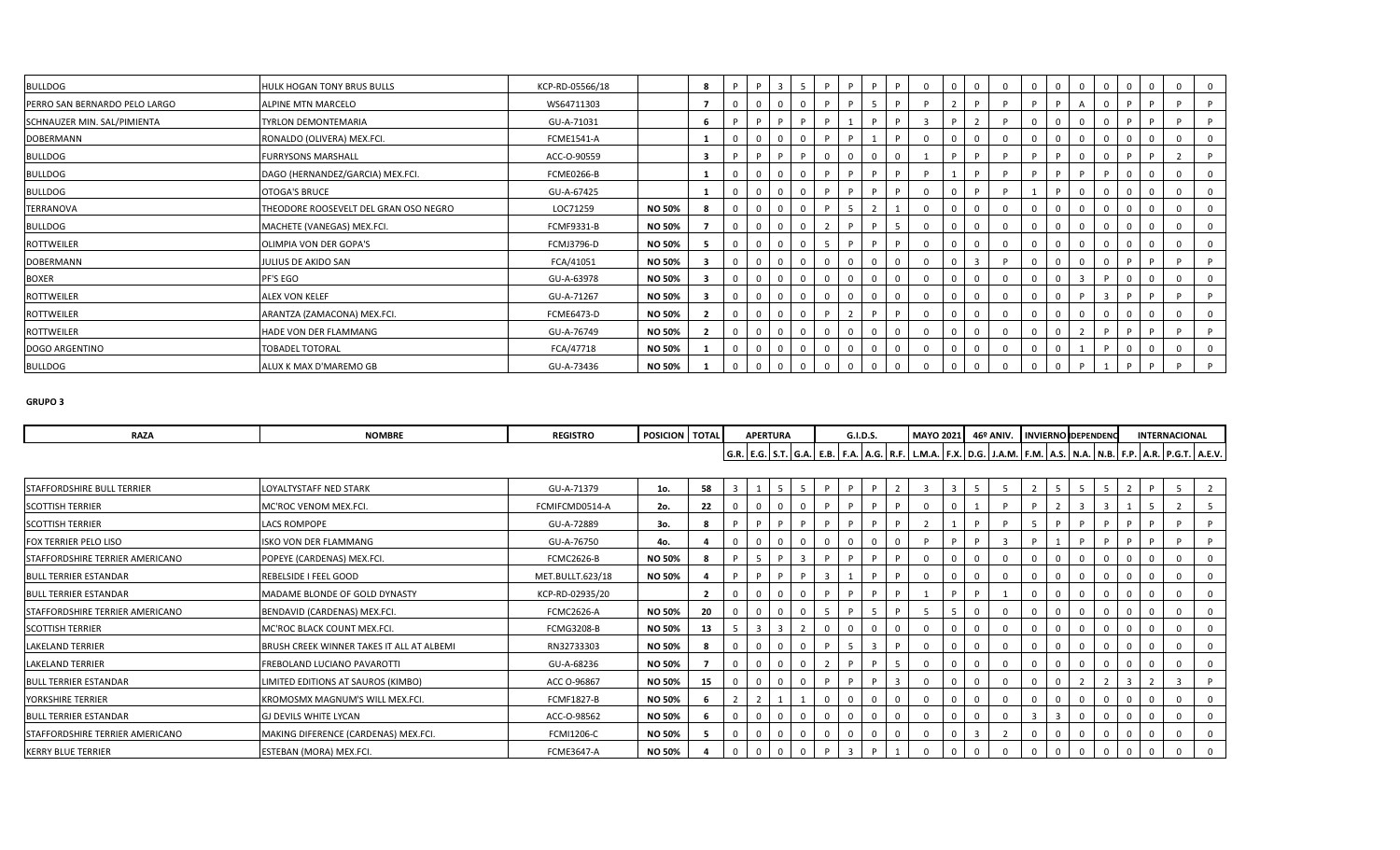| <b>STAFFORDSHIRE TERRIER AMERICANO</b> | RAGNAR LODBROK (LOPEZ) MEX.FCI.         | <b>FCME7360-C</b> | <b>NO 50%</b> |  |  |  |  |  |  |  |  |  |  |
|----------------------------------------|-----------------------------------------|-------------------|---------------|--|--|--|--|--|--|--|--|--|--|
| STAFFORDSHIRE BULL TERRIER             | KSOKRATIS DEL CHAGOLA YUSTAIS           | KCP-RD-04501/18   | <b>NO 50%</b> |  |  |  |  |  |  |  |  |  |  |
| STAFFORDSHIRE TERRIER AMERICANO        | <b>BULLAGAMO A-BAD BUNNY</b>            | ES-P-18508        | <b>NO 50%</b> |  |  |  |  |  |  |  |  |  |  |
| YORKSHIRE TERRIER                      | LUCA DEMONTEMARIA                       | GU-A-66302        | <b>NO 50%</b> |  |  |  |  |  |  |  |  |  |  |
| <b>LAKELAND TERRIER</b>                | KINGAR NEFERTITI (QUINTANILLA) MEX.FCI. | <b>FCMC1698-E</b> | <b>NO 50%</b> |  |  |  |  |  |  |  |  |  |  |
| YORKSHIRE TERRIER                      | <b>BRAVA YORK TENIS ISIS</b>            | RG/SCB/20/02718   | <b>NO 50%</b> |  |  |  |  |  |  |  |  |  |  |
| YORKSHIRE TERRIER                      | BRAVA YORK TENIS BRAZILIAN SUNSET       | RG/SCB/19/01022   | <b>NO 50%</b> |  |  |  |  |  |  |  |  |  |  |
| STAFFORDSHIRE TERRIER AMERICANO        | <b>GOD OF WAR DOMINANT STORM</b>        | GCMG0059          | <b>NO 50%</b> |  |  |  |  |  |  |  |  |  |  |

| <b>RAZA</b>                          | <b>NOMBRE</b>                       | <b>REGISTRO</b>   | <b>POSICION</b> TOTAL |    |  | <b>APERTURA</b> |  | G.I.D.S. |  |  | MAYO 2021 46º ANIV. INVIERNO DEPENDENC |  |  |  | <b>INTERNACIONAL</b> |                                                                                                                                                   |
|--------------------------------------|-------------------------------------|-------------------|-----------------------|----|--|-----------------|--|----------|--|--|----------------------------------------|--|--|--|----------------------|---------------------------------------------------------------------------------------------------------------------------------------------------|
|                                      |                                     |                   |                       |    |  |                 |  |          |  |  |                                        |  |  |  |                      | G.R.   E.G.   S.T.   G.A.   R.S.   R.F.   E.B.   F.A.   L.M.A.   F.X.   D.G.   J.A.M.   F.M.   A.S.   N.A.   N.B.   F.P.   A.R.   P.G.T.   A.E.V. |
|                                      |                                     |                   |                       |    |  |                 |  |          |  |  |                                        |  |  |  |                      |                                                                                                                                                   |
| TECKEL ESTANDAR - PELO RASO          | YANROZE PAULIE GUATIERI             | ACC 0-93144       | 1o.                   | 48 |  |                 |  |          |  |  |                                        |  |  |  |                      |                                                                                                                                                   |
| TECKEL MINIATURA - PELO DURO         | AG-GOLDEN AGE DACHS CLARABELLA      | LOC.72845         | 2o.                   | 32 |  |                 |  | 5        |  |  |                                        |  |  |  |                      |                                                                                                                                                   |
| <b>ITECKEL MINIATURA - PELO DURO</b> | HANS (NALES) MEX.FCI.               | <b>FCMC6501-A</b> |                       | 21 |  |                 |  |          |  |  |                                        |  |  |  |                      |                                                                                                                                                   |
| TECKEL ESTANDAR - PELO RASO          | <b>GEISLER'S PIPES OF PEACE</b>     | HP51903203        | <b>NO 50%</b>         |    |  |                 |  |          |  |  |                                        |  |  |  |                      |                                                                                                                                                   |
| <b>ITECKER ESTANDAR - PELO DURO</b>  | AMARELO THAAIKISH DI ZUCCA-ARGENTIN | FCA/11500         | <b>NO 50%</b>         |    |  |                 |  |          |  |  |                                        |  |  |  |                      |                                                                                                                                                   |

| <b>RAZA</b>                    | <b>NOMBRE</b>                     | <b>REGISTRO</b>        | POSICION   TOTAL |                         |  | <b>APERTURA</b> |     | G.I.D.S. |  | MAYO 2021 46º ANIV. INVIERNO DEPENDENC |   |                |  |     |  |          | <b>INTERNACIONAL</b>                                                                                                                              |  |
|--------------------------------|-----------------------------------|------------------------|------------------|-------------------------|--|-----------------|-----|----------|--|----------------------------------------|---|----------------|--|-----|--|----------|---------------------------------------------------------------------------------------------------------------------------------------------------|--|
|                                |                                   |                        |                  |                         |  |                 |     |          |  |                                        |   |                |  |     |  |          | G.R.   E.G.   S.T.   G.A.   E.B.   F.A.   R.S.   R.F.   L.M.A.   F.X.   D.G.   J.A.M.   F.M.   A.S.   N.A.   N.B.   F.P.   A.R.   P.G.T.   A.E.V. |  |
| ALASKAN MALAMUTE               | HERMED KENNEL NEON MEX.FCI.       | FCMC0831               | 1o.              | 88                      |  |                 |     |          |  |                                        | 5 | $\overline{3}$ |  |     |  |          |                                                                                                                                                   |  |
| SAMOYEDO                       | VESUVIO OF GALARCTIC MORNING STAR | GU-A-68254-A           | 2o.              | 11                      |  |                 |     |          |  |                                        |   |                |  |     |  |          |                                                                                                                                                   |  |
| <b>AKITA</b>                   | <b>KATSU VON ARANER</b>           | GU-A-62006             | 3o.              |                         |  |                 |     |          |  |                                        |   |                |  |     |  | D        |                                                                                                                                                   |  |
| <b>AKITA</b>                   | KIRA MOSUKO KASANY TORON          | GU-A-71969             | 4о.              |                         |  |                 |     |          |  |                                        |   | D              |  |     |  |          |                                                                                                                                                   |  |
| <b>AKITA AMERICANO</b>         | AKIRA HARU MYK KASANY TORON       | GU-A-74756             |                  | $\overline{\mathbf{z}}$ |  |                 |     |          |  |                                        | D |                |  |     |  | $\Omega$ |                                                                                                                                                   |  |
| SPITZ PEQUEÑO                  | VERSACE OF SALON DE POME          | PO-20-0032419-ROK      | <b>NO 50%</b>    |                         |  |                 |     |          |  |                                        |   |                |  |     |  |          |                                                                                                                                                   |  |
| <b>AKITA AMERICANO</b>         | <b>KYODAI LIBBY</b>               | LOE 2397379            | <b>NO 50%</b>    | з                       |  |                 | - 3 |          |  |                                        |   | P              |  | - 0 |  | 0        |                                                                                                                                                   |  |
| AKITA AMERICANO                | LOVE FLAME VALIANT KNIGHT         | RKF 6040548            | NO 50%           | 22                      |  |                 | -3  |          |  |                                        |   | - 5            |  |     |  |          |                                                                                                                                                   |  |
| PERRO DEL FARAON               | <b>OSIRIS PLAYBOY XO</b>          | DC650928               | <b>NO 50%</b>    | 15                      |  |                 |     |          |  |                                        |   |                |  |     |  |          |                                                                                                                                                   |  |
| SPITZ ALEMAN ENANO (POMERANIA) | <b>JACK AGUMAR</b>                | GU-A-66393             | <b>NO 50%</b>    |                         |  |                 |     |          |  |                                        |   |                |  |     |  |          |                                                                                                                                                   |  |
| SPITZ ALEMAN ENANO (POMERANIA) | MOCHI (REYNA) MEX.FCI.            | <b>FCME4697-A</b>      | <b>NO 50%</b>    |                         |  |                 |     |          |  |                                        |   |                |  | -0  |  | 0        |                                                                                                                                                   |  |
| <b>HUSKY SIBERIANO</b>         | MC DESANSEBARTOLUZ NIKLAS         | GU-A-50708             | <b>NO 50%</b>    |                         |  |                 |     |          |  |                                        |   |                |  |     |  |          |                                                                                                                                                   |  |
| <b>HUSKY SIBERIANO</b>         | BRAVE HEART DE LUNA SIBERIANA     | FCMF0280 / LOE 2403331 | <b>NO 50%</b>    |                         |  |                 |     |          |  |                                        |   |                |  |     |  | $\Omega$ |                                                                                                                                                   |  |
| XOLOITZCUINTLE MINIATURA       | MR'ROC IZTEL MEX.FCI.             | <b>FCMI8156-A</b>      | <b>NO 50%</b>    |                         |  |                 |     |          |  |                                        |   |                |  |     |  |          |                                                                                                                                                   |  |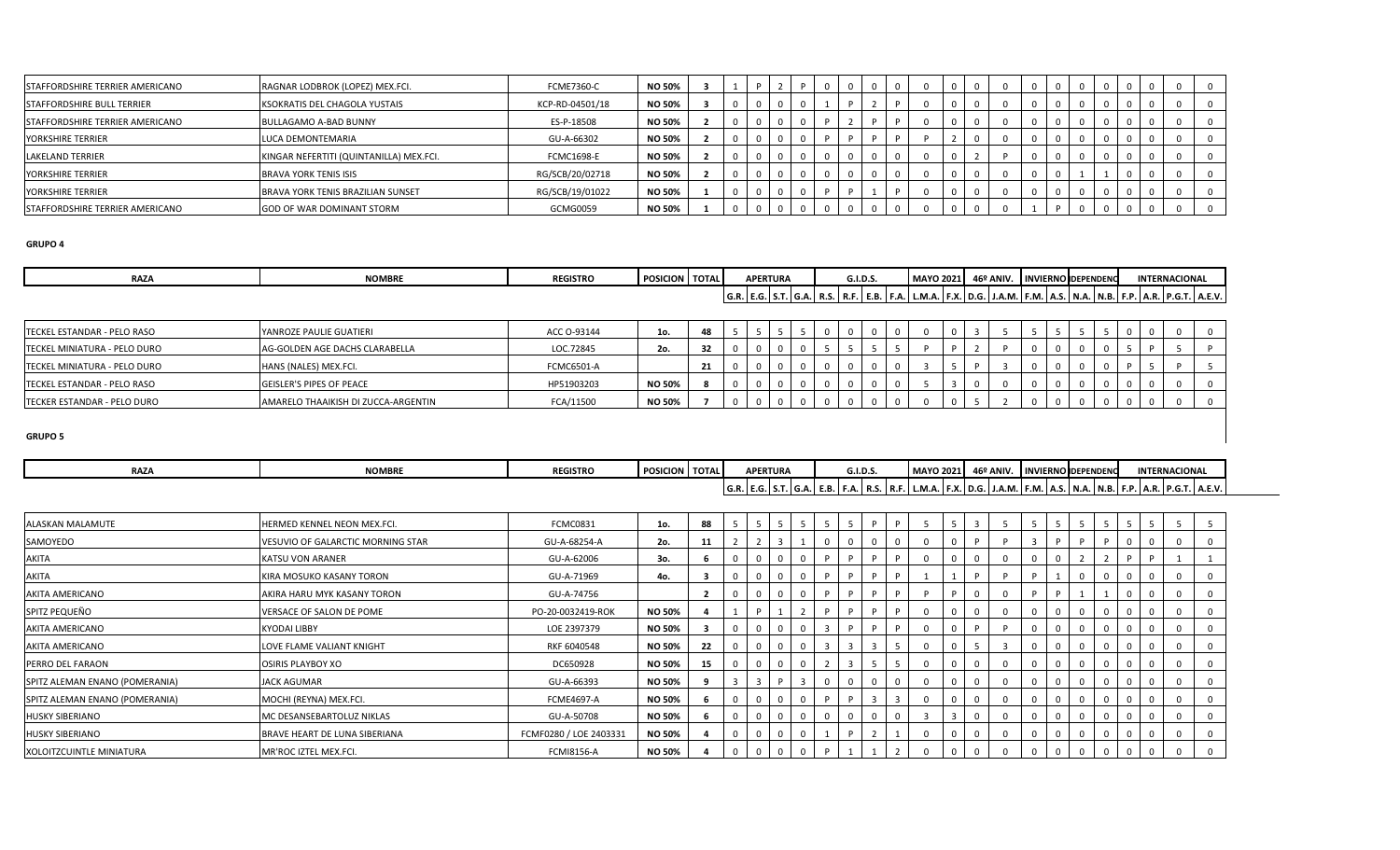| SPITZ ALEMAN ENANO (POMERANIA) | HEZAES ON MY WAY TO OSLO            | ACC 0-91476           | <b>NO 50%</b> |    |  |  |  |  |  |  |  |  |  |  |
|--------------------------------|-------------------------------------|-----------------------|---------------|----|--|--|--|--|--|--|--|--|--|--|
| SAMOYEDO                       | WHITE MAGIC'S DREAM WEAVER          | WS56828201            | <b>NO 50%</b> |    |  |  |  |  |  |  |  |  |  |  |
| SPITZ ALEMÁN ENANO (POMERANIA) | <b>BLACK VIKING AGUMAR</b>          | GU-A-75522            | <b>NO 50%</b> | 16 |  |  |  |  |  |  |  |  |  |  |
| AKITA                          | GHOST MOSUKO YUYSI KASANY TORON     | GU-A-71233            | <b>NO 50%</b> |    |  |  |  |  |  |  |  |  |  |  |
| SPITZ ALEMAN ENANO (POMERANIA) | SAROO (MALDONADO) MEX.FCI.          | <b>FCME8140-A</b>     | <b>NO 50%</b> |    |  |  |  |  |  |  |  |  |  |  |
| AKITA                          | HIDENAGA NYK KASANY TORON           | GU-A-75708            | <b>NO 50%</b> |    |  |  |  |  |  |  |  |  |  |  |
| <b>HUSKY SIBERIANO</b>         | SILVER STREAK ARTICO ENCANTO (FCI)  | PKR.V-28682 / BR14247 | <b>NO 50%</b> |    |  |  |  |  |  |  |  |  |  |  |
| SPITZ ALEMÁN ENANO (POMERANIA) | THE RULE BREAKER (COLLAZO) MEX.FCI. | <b>FCMF1687-A</b>     | <b>NO 50%</b> |    |  |  |  |  |  |  |  |  |  |  |
| AKITA AMERICANO                | CASIOPEA MYM KASANY TORON           | GU-A-71969            | <b>NO 50%</b> |    |  |  |  |  |  |  |  |  |  |  |

| <b>RAZA</b>              | <b>NOMBRE</b>               | <b>REGISTRO</b> | <b>POSICION TOTAL</b> |    |          | <b>APERTURA</b> |  | <b>G.I.D.S.</b> | <b>MAYO 2021</b> |  | 46º ANIV. INVIERNO DEPENDENC |  |  |  | <b>INTERNACIONAL</b> |                                                                                                                                                   |
|--------------------------|-----------------------------|-----------------|-----------------------|----|----------|-----------------|--|-----------------|------------------|--|------------------------------|--|--|--|----------------------|---------------------------------------------------------------------------------------------------------------------------------------------------|
|                          |                             |                 |                       |    |          |                 |  |                 |                  |  |                              |  |  |  |                      | G.R.   E.G.   S.T.   G.A.   A.G.   R.F.   E.B.   F.A.   L.M.A.   F.X.   D.G.   J.A.M.   F.M.   A.S.   N.A.   N.B.   F.P.   A.R.   P.G.T.   A.E.V. |
|                          |                             |                 |                       |    |          |                 |  |                 |                  |  |                              |  |  |  |                      |                                                                                                                                                   |
| PERRO CRESTADO RODESIANO | PANCHO (MENDOZA) MEX.FCI.   | FCMD0141-B      | 1o.                   | 26 |          |                 |  |                 |                  |  |                              |  |  |  |                      |                                                                                                                                                   |
| <b>BEAGLE</b>            | <b>TERIYAKI MINI MORRIS</b> | ACC O-96730     | <b>NO 50%</b>         | 15 |          |                 |  |                 |                  |  |                              |  |  |  |                      |                                                                                                                                                   |
| PERRO CRESTADO RODESIANO | THEMBA (MENDOZA) MEX.FCI.   | FCMG7596-H      | <b>NO 50%</b>         | 10 | <b>D</b> |                 |  |                 |                  |  |                              |  |  |  |                      |                                                                                                                                                   |
| <b>BEAGLE</b>            | <b>BOB APELHAUS</b>         | GU-A-69284      | <b>NO 50%</b>         | 10 |          |                 |  |                 |                  |  |                              |  |  |  |                      |                                                                                                                                                   |

### **GRUPO 7**

| <b>RAZA</b> | NIORADO<br><b>NUMBR.</b> | <b>REGISTRO</b> | POSICION TOTAL | <b>APERTURA</b>                                              | <b>G.I.D.S</b> | <b>MAYO 2021</b>       | ACO ABIIL<br>= AIVIV |                  | <b>INVIERNO DEPENDENC</b> | <b>INTERNACIONAL</b>                            |
|-------------|--------------------------|-----------------|----------------|--------------------------------------------------------------|----------------|------------------------|----------------------|------------------|---------------------------|-------------------------------------------------|
|             |                          |                 |                | $\overline{\phantom{a}}$<br>  G.R.   E.G.   S.T.   G. $\sim$ | .              | <b>. .</b><br>L.1V1.A. | $\mathbf{r}$         | . .<br>F.M. A.S. | 1.D. I F.F<br>.           | $\blacksquare$<br>IE D.<br><b>ACM</b><br>. . А. |

| <b>POINTER INGLES</b> | ANES DEL OLIMPO<br><b>PAGANINI CANES</b>                    | GU-A-70359       | <b>NO 50%</b> | $\sim$<br>δu |  |  |  |  |  |  |  |  |  |  |
|-----------------------|-------------------------------------------------------------|------------------|---------------|--------------|--|--|--|--|--|--|--|--|--|--|
| <b>POINTER INGLES</b> | : BORQUIZ HOUSE<br><b>ENAMING DE BUIL</b><br><b>FLEIVII</b> | <b>LER 26860</b> | <b>NO 50%</b> | $\sim$<br>-- |  |  |  |  |  |  |  |  |  |  |

| <b>RA74</b><br>. <i>. .</i> | NIONADD<br><b>INVINIDR</b> | <b>REGISTRO</b> | <b>POSICIAL</b> | <b>TOTAL</b> | <b>APERTURA</b>           | <b>G.I.D.S</b> | $-0.02$<br><b>MAYO</b>                       | $ACO$ ANID<br>: AIVIV | <b>LIAD 40</b><br>. <u>.</u> | <b>'IERNO DEPENDENO</b> | <b>INTERNACIONAL</b>                                                                         |
|-----------------------------|----------------------------|-----------------|-----------------|--------------|---------------------------|----------------|----------------------------------------------|-----------------------|------------------------------|-------------------------|----------------------------------------------------------------------------------------------|
|                             |                            |                 |                 |              | G.R.   E.G.   S.T.   G.A. | .              | <b>B</b> 8<br>  L.W.A.   F.A.   D.G.   J.A.N | $\overline{a}$        | 4. IF.M. IA.S.               | .                       | <b>plpct</b><br>IE D.<br><b>ACM</b><br>1.D. I F.F<br>. . м. т<br>11. I F. J. I. I A. L. V. I |

| <b>COBRADOR DORADO</b>    | YOKO VON DER FLAMMANG                           | GU-A-73890        | 1o. | 46                |  |  |  |  |  |  |  |  |  |  |
|---------------------------|-------------------------------------------------|-------------------|-----|-------------------|--|--|--|--|--|--|--|--|--|--|
| <b>LABRADOR RETRIEVER</b> | LORETTA LABS KUALI (TRUJILLO/GUERRERO) MEX.FCI. | <b>FCMF4796-G</b> | 2o. | $\mathbf{a}$<br>∼ |  |  |  |  |  |  |  |  |  |  |
| <b>LABRADOR RETRIEVER</b> | DANFER LAB'S DACWIN MEX.FCI.                    | GC-2993-B         | 30. |                   |  |  |  |  |  |  |  |  |  |  |
| <b>COBRADOR DORADO</b>    | WONDER WOMAN MONARK N LANDLORD GIGI             | GU-CCPRG-4373     | 4o. |                   |  |  |  |  |  |  |  |  |  |  |
| LABRADOR RETRIEVER        | DOLLY COFFEE DANFER LAB'S                       | <b>FCME9712-A</b> |     |                   |  |  |  |  |  |  |  |  |  |  |
| <b>LABRADOR RETRIEVER</b> | NIA LULU PERDI TZIQUI                           | GU-A-69058        |     |                   |  |  |  |  |  |  |  |  |  |  |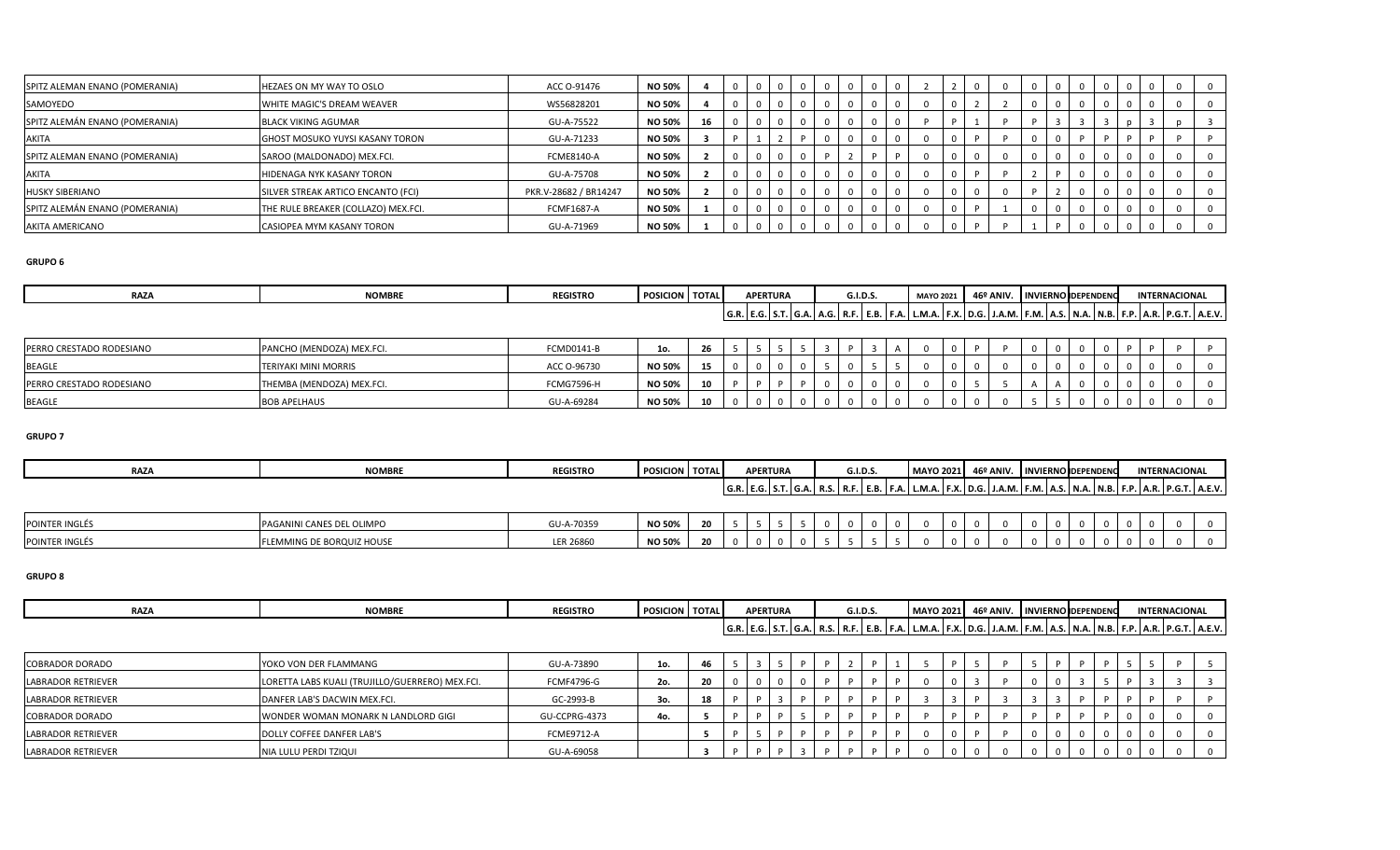| <b>LABRADOR RETRIEVER</b>           | LORETTA BENITO'S MIND MEX.FCI.         | <b>FCME2814-C</b>       |               | -3 |  | D | D |              |  |          |  |   |  |          |  |          |
|-------------------------------------|----------------------------------------|-------------------------|---------------|----|--|---|---|--------------|--|----------|--|---|--|----------|--|----------|
| COCKER SPANIEL AMERICANO ASCOB      | CRESCENDO MINERVA                      | GU-A-59465              | <b>NO 50%</b> |    |  |   |   |              |  |          |  |   |  |          |  |          |
| <b>COBRADOR DORADO</b>              | INDIANA VON DER FLAMMANG               | GU-A-67603              | <b>NO 50%</b> |    |  | D |   |              |  |          |  |   |  |          |  |          |
| COCKER SPANIEL AMERICANO PARTICOLOR | LOMA POINT & B-CUBED'S LIMITED EDITION | SR84165602              | <b>NO 50%</b> | 18 |  |   |   |              |  |          |  |   |  |          |  |          |
| <b>LABRADOR RETRIEVER</b>           | OOCHEL (CORDOVA) MEX.FCI.              | <b>FCME6515-A</b>       | <b>NO 50%</b> |    |  |   |   | $\mathbf{R}$ |  | $\Omega$ |  |   |  |          |  | 0        |
| <b>COCKER SPANIEL INGLÉS</b>        | <b>GAVIARAN'S BIZKALA</b>              | KCP-RD-01226/20         | <b>NO 50%</b> |    |  |   |   |              |  |          |  |   |  |          |  |          |
| COCKER SPANIEL AMERICANO NEGRO      | ARQUIVOLTA LITTLE ROCK AND ROLL        | <b>FCME3321</b>         | <b>NO 50%</b> |    |  |   |   |              |  |          |  |   |  |          |  | 0        |
| <b>COBRADOR DORADO</b>              | <b>SOUTH SWEET VI FRIXENET</b>         | RSA/18/01661            | <b>NO 50%</b> |    |  |   |   |              |  |          |  |   |  |          |  | $\Omega$ |
| <b>LABRADOR RETRIEVER</b>           | HAKAI SHIN "BJORN" (CORDOVA) MEX.FCI.  | <b>FCME6516-A</b>       | <b>NO 50%</b> |    |  |   |   |              |  |          |  |   |  |          |  | 0        |
| <b>COBRADOR DORADO</b>              | <b>GOLDEN SUNSET'S LORD SNOW</b>       | FCMI8427 / SPX/16/07804 | <b>NO 50%</b> |    |  |   |   |              |  |          |  |   |  |          |  |          |
| <b>COBRADOR DORADO</b>              | TERIYAKI OLIVIA                        | ACC-O-87815             | <b>NO 50%</b> |    |  |   |   |              |  | $\Omega$ |  | 0 |  | $\Omega$ |  | 0        |
| <b>COBRADOR DORADO</b>              | LANDLORD THUNDER OF WAR                | GU-A-59621              | <b>NO 50%</b> |    |  |   |   |              |  | $\Omega$ |  |   |  |          |  | 0        |
| <b>COBRADOR DORADO</b>              | TWEEDMOUTH GOLDEN'S MOET CHANDON       | SPX/17/06423            | <b>NO 50%</b> |    |  |   |   |              |  |          |  |   |  |          |  |          |
| <b>COBRADOR DORADO</b>              | 24K MAGIC BOGO                         | GU-A-77065              | <b>NO 50%</b> |    |  |   |   |              |  |          |  |   |  |          |  |          |

| <b>RAZA</b>                    | <b>NOMBRE</b>                            | <b>REGISTRO</b>   | POSICION   TOTAL |                         |   |                         | <b>APERTURA</b> |              |    | G.I.D.S. |                |                | <b>MAYO</b>                                                                                                                                       |          |              | 46º ANIV. INVIERNO DEPENDENC |   |                |                |   |          |             | <b>INTERNACIONAL</b> |                |
|--------------------------------|------------------------------------------|-------------------|------------------|-------------------------|---|-------------------------|-----------------|--------------|----|----------|----------------|----------------|---------------------------------------------------------------------------------------------------------------------------------------------------|----------|--------------|------------------------------|---|----------------|----------------|---|----------|-------------|----------------------|----------------|
|                                |                                          |                   |                  |                         |   |                         |                 |              |    |          |                |                | G.R.   E.G.   S.T.   G.A.   E.B.   F.A.   A.G.   R.F.   L.M.A.   F.X.   D.G.   J.A.M.   F.M.   A.S.   N.A.   N.B.   F.P.   A.R.   P.G.T.   A.E.V. |          |              |                              |   |                |                |   |          |             |                      |                |
|                                |                                          |                   |                  |                         |   |                         |                 |              |    |          |                |                |                                                                                                                                                   |          |              |                              |   |                |                |   |          |             |                      |                |
| DOGUILLO (PUG)                 | SANSON REALMAJESTAF                      | GU-A-69733        | 1o.              | 37                      |   |                         | $\mathcal{P}$   | P            |    | D        | $\overline{3}$ | $\overline{2}$ | D                                                                                                                                                 | <b>P</b> | P.           |                              | D | $5^{\circ}$    | D              | D | -5       | -5          | -5                   | 5 <sup>1</sup> |
| <b>BULLDOG FRANCÉS</b>         | DIGGY SWEET COOKIES FCI                  | PKR.IX-85759      | 2o.              | 29                      |   |                         |                 | $\mathbf{a}$ | -5 |          |                |                |                                                                                                                                                   |          |              |                              |   |                |                |   | -3       | -3          |                      |                |
| <b>BOSTON TERRIER</b>          | PERFECT JACKET CAFÉ DE GUATEMALA         | GU-A-69577        | 3о.              | 16                      |   |                         |                 |              |    |          |                | <b>P</b>       |                                                                                                                                                   | P        | D            |                              |   | D              |                |   |          |             | $\overline{3}$       | $\overline{3}$ |
| <b>BULLDOG FRANCÉS</b>         | XIANG WANG CHINA DANILO                  | GU-A-70708        | 4o.              | 13                      |   | $\overline{\mathbf{z}}$ |                 |              |    |          | $\overline{2}$ | D              |                                                                                                                                                   |          |              |                              |   | D              |                |   |          |             |                      |                |
| <b>CANICHE GIGANTE</b>         | <b>EL YOC PEGGY</b>                      | KCP-RD-05332/17   | <b>NO 50%</b>    | 38                      |   | -5                      | 5               | -5           | 3  | -5       | 5              | 5              |                                                                                                                                                   | $\Omega$ | 0            |                              |   |                |                |   |          | $\mathbf 0$ |                      | $\mathbf{0}$   |
| <b>BOSTON TERRIER</b>          | <b>VERY IMPORTANT PERSON TORQUES</b>     | PKR.IX-77469      |                  | 12                      |   |                         |                 |              | P  | D        | P              | P.             |                                                                                                                                                   | D        | $\mathbf{3}$ |                              |   | $\overline{3}$ |                |   |          |             |                      |                |
| DOGUILLO (PUG)                 | EL MATADOR (SANCHEZ) MEX.FCI.            | <b>FCMI8945-A</b> |                  | 12                      |   |                         | $\Omega$        |              |    |          |                |                |                                                                                                                                                   |          |              |                              |   |                |                |   |          |             |                      |                |
| CHIHUAHUEÑO PELO LARGO         | MASTER CHEFF D'RECNOS TINY DOGS          | GU-A-68036        |                  | 9                       |   |                         | 3               |              |    |          | D              |                | D                                                                                                                                                 |          | $\Omega$     | $\Omega$                     |   |                |                |   |          |             | ຳ                    | $\overline{2}$ |
| <b>BULLDOG FRANCÉS</b>         | TIMOTEO DE LA MUSIQUE                    | GU-A-76270        |                  | 5                       |   |                         | $\mathbf 0$     |              | D  |          | <b>P</b>       | P.             |                                                                                                                                                   | D        |              |                              |   | D              |                |   |          |             |                      |                |
| DOGUILLO (PUG)                 | AIME VON KELEF                           | GU-A-70171        |                  | $\overline{\mathbf{3}}$ |   |                         |                 |              |    |          | D              |                |                                                                                                                                                   |          | $\Omega$     | $\Omega$                     |   |                |                |   |          |             |                      |                |
| <b>CRESTADO CHINO HAIRLESS</b> | SONIC (AGUILAR) MEX.FCI                  | <b>FCME6364-B</b> |                  | -4                      |   |                         | 0               |              |    |          | P.             | P              |                                                                                                                                                   | $\Omega$ | D            |                              |   |                | $\Omega$       |   |          |             |                      |                |
| DOGUILLO (PUG)                 | EL ROCK STAR (SANCHEZ/MEYER) MEX.FCI.    | <b>FCME6365-A</b> |                  | $\overline{\mathbf{3}}$ |   |                         | $\Omega$        |              | D  | P        | P              | P.             |                                                                                                                                                   | 3        | D            |                              |   | P.             |                | D | D        | D           |                      | P              |
| DOGUILLO (PUG)                 | <b>CHANCYS HOUSE TOFU MOPS</b>           | GU-A-73394        |                  | $\overline{2}$          |   |                         |                 |              |    |          |                |                |                                                                                                                                                   |          |              |                              |   |                |                |   |          |             |                      |                |
| <b>BULLDOG FRANCÉS</b>         | <b>BULLAGAMO A-BLACK MAMBA</b>           | ES-P-18415        | NO 50%           | 12                      |   |                         | $\Omega$        |              |    | -5       | P              | <b>P</b>       |                                                                                                                                                   | $\Omega$ | $\Omega$     |                              |   |                |                |   |          | $\mathbf 0$ |                      | $\mathbf{0}$   |
| <b>CANICHE GIGANTE</b>         | WONDER WOMAN LUNA RAMI (LUNA) MEX.FCI.   | <b>FCMC4196-C</b> | <b>NO 50%</b>    | -5                      | 0 |                         | $\Omega$        |              |    |          | D              | D              |                                                                                                                                                   | $\Omega$ |              | $\Omega$                     |   |                |                |   |          | - 0         |                      | $\mathbf{0}$   |
| <b>CRESTADO CHINO HAIRLESS</b> | MASTERPIECE FIVE ME YOUR SHINE SIRIUS HL | LOC74780          | <b>NO 50%</b>    |                         |   |                         | $\Omega$        |              |    |          |                | $\Omega$       |                                                                                                                                                   | $\Omega$ |              |                              |   |                |                |   |          |             |                      | $\mathbf 0$    |
| MALTESE                        | I LOVE RHAPSODY ALWAYS FULL OF WISDOM    | TS43792001        | <b>NO 50%</b>    |                         |   |                         | $\mathbf 0$     | 0            |    | $\Omega$ |                | $\mathbf 0$    |                                                                                                                                                   | $\Omega$ | $\Omega$     | $\Omega$                     |   | $\Omega$       | $\overline{2}$ |   | $\Omega$ | $\mathbf 0$ |                      | $\mathbf{0}$   |
| <b>BULLDOG FRANCÉS</b>         | AMBER (MARTINEZ) MEX. FCI.               | <b>FCMC6267-C</b> | <b>NO 50%</b>    |                         |   |                         | $\Omega$        | - 0          | P  |          | <b>D</b>       | $\overline{3}$ |                                                                                                                                                   |          | $\Omega$     | $\Omega$                     |   |                |                |   |          | - 0         |                      | $\mathbf{0}$   |
| <b>CRESTADO CHINO HAIRLESS</b> | ALEX GALA (ROSARIO)                      | GU-CPRG-5246      | <b>NO 50%</b>    |                         |   |                         | 0               |              |    | 0        |                |                |                                                                                                                                                   | $\Omega$ | $\mathbf 0$  |                              |   |                |                |   |          |             |                      |                |